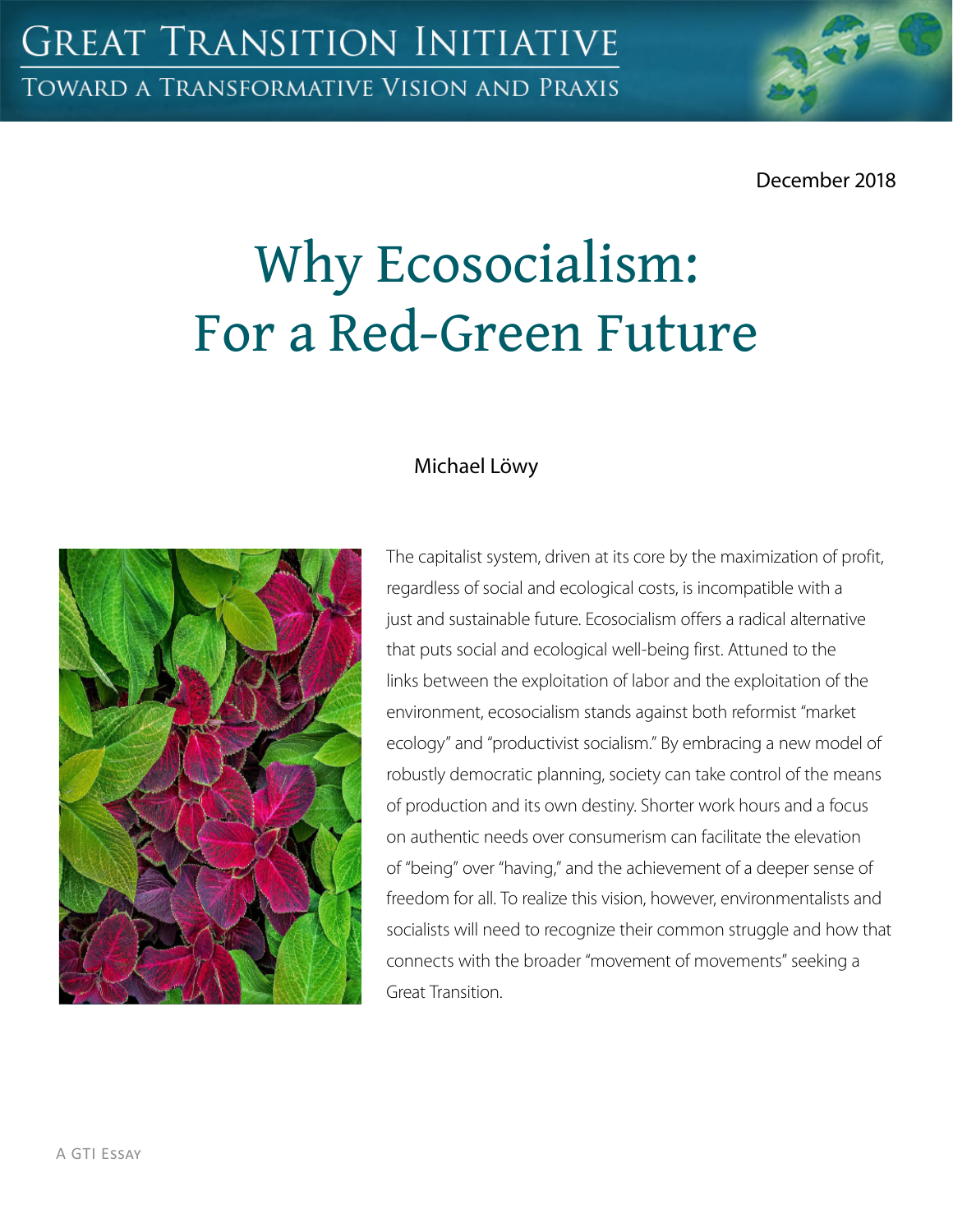#### Introduction

Contemporary capitalist civilization is in crisis. The unlimited accumulation of capital, commodification of everything, ruthless exploitation of labor and nature, and attendant brutal competition undermine the bases of a sustainable future, thereby putting the very survival of the human species at risk. The deep, systemic threat we face demands a deep, systemic change: a Great Transition.

In synthesizing the basic tenets of ecology and the Marxist critique of political economy, *ecosocialism* offers a radical alternative to an unsustainable status quo. Rejecting a capitalist definition of "progress" based on market growth and quantitative expansion (which, as Marx shows, is a *destructive* progress), it advocates policies founded on non-monetary criteria, such as social needs, individual well-being, and ecological equilibrium. Ecosocialism puts forth a critique of both mainstream "market ecology," which does not challenge the capitalist system, and "productivist socialism," which ignores natural limits.

As people increasingly realize how the economic and ecological crises intertwine, ecosocialism has been gaining adherents. Ecosocialism, as a movement, is relatively new, but some of its basic arguments date back to the writings of Marx and Engels. Now, intellectuals and activists are recovering this legacy and seeking a radical restructuring of the economy according to the principles of democratic ecological planning, putting human and planetary needs first and foremost.

The "actually existing socialisms" of the twentieth century, with their often environmentally oblivious bureaucracies, do not offer an attractive model for today's ecosocialists. Rather, we must chart a new path forward, one that links with the myriad movements around the globe that share the conviction that a better world is not only possible, but also necessary.

### Democratic Ecological Planning

The core of ecosocialism is the concept of democratic ecological planning, wherein the population itself, not "the market" or a Politburo, make the main decisions about the economy. Early in the Great Transition to this new way of life, with its new mode of production and consumption, some sectors of the economy must be suppressed (e.g., the extraction of fossil fuels implicated in the climate crisis) or restructured, while new sectors are developed. Economic transformation must be accompanied by active pursuit of full employment with equal conditions of work and wages. This egalitarian vision is essential both for building a just society and for engaging the support of the working class for the structural transformation of the productive forces.

Ultimately, such a vision is irreconcilable with private control of the means of production and of the planning process. In particular, for investments and technological innovation to serve the common good, decision-making must be taken away from the banks and capitalist enterprises that currently dominate, and put in the

Ecosocialism puts forth a critique of both "market ecology" and "productivist socialism."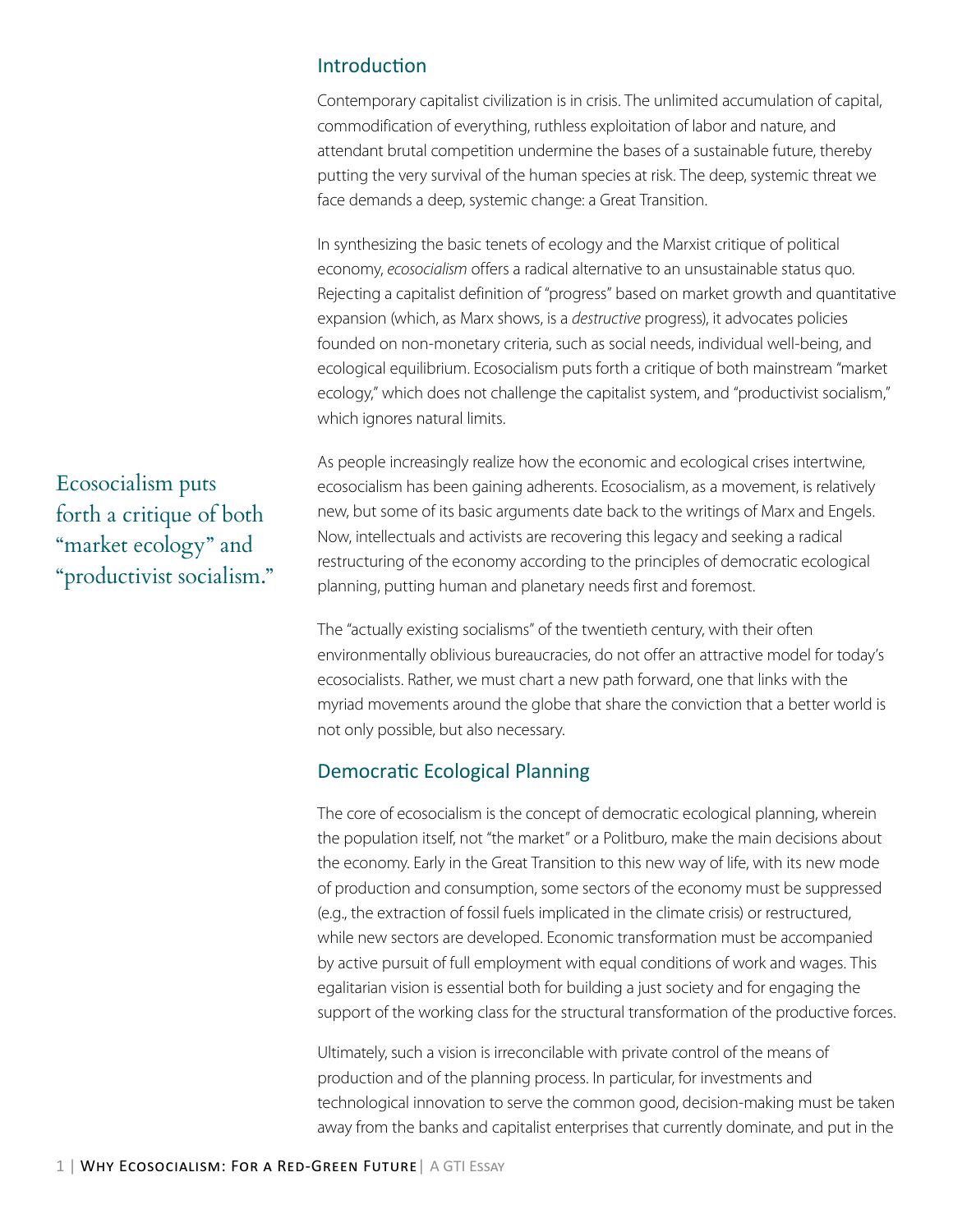public domain. Then, society itself, and neither a small oligarchy of property owners nor an elite of techno-bureaucrats, will democratically decide which productive lines are to be privileged, and how resources are to be invested in education, health, and culture. Major decisions on investment priorities—such as terminating all coal-fired facilities or directing agricultural subsidies to organic production—would be taken by direct popular vote. Other, less important decisions would be taken by elected bodies, on the relevant national, regional, or local scale.

Although conservatives fearmonger about "central planning," democratic ecological planning ultimately supports more freedom, not less, for several reasons. First, it offers liberation from the reified "economic laws" of the capitalist system that shackle individuals in what Max Weber called an "iron cage." Prices of goods would not be left to the "laws of supply and demand," but would, instead, reflect social and political priorities, with the use of taxes and subsidies to incentivize social goods and disincentivize social ills. Ideally, as the ecosocialist transition moves forward, more products and services critical for meeting fundamental human needs would be freely distributed, according to the will of the citizens.

Democratic ecological planning ultimately supports more freedom, not less.

Second, ecosocialism heralds a substantial increase in free time. Planning and the reduction of labor time are the two decisive steps towards what Marx called "the kingdom of freedom." A significant increase of free time is, in fact, a condition for the participation of working people in the democratic discussion and management of economy and of society.

Last, democratic ecological planning represents a whole society's exercise of its freedom to control the decisions that affect its destiny. If the democratic ideal would not grant political decision-making power to a small elite, why should the same principle not apply to economic decisions? Under capitalism, use-value—the worth of a product or service to well-being—exists only in the service of exchangevalue, or value on the market. Thus, many products in contemporary society are socially useless, or designed for rapid turnover ("planned obsolescence"). By contrast, in a planned ecosocialist economy, use-value would be the only criteria for the production of goods and services, with far-reaching economic, social, and ecological consequences.<sup>1</sup>

Planning would focus on large-scale economic decisions, not the small-scale ones that might affect local restaurants, groceries, small shops, or artisan enterprises. Importantly, such planning is consistent with workers' self-management of their productive units. The decision, for example, to transform a plant from producing automobiles to producing buses and trams would be taken by society as a whole, but the internal organization and functioning of the enterprise would be democratically managed by its workers. There has been much discussion about the "centralized" or "decentralized" character of planning, but most important is democratic control at all levels—local, regional, national, continental, or international. For example, planetary ecological issues such as global warming must be dealt with on a global scale, and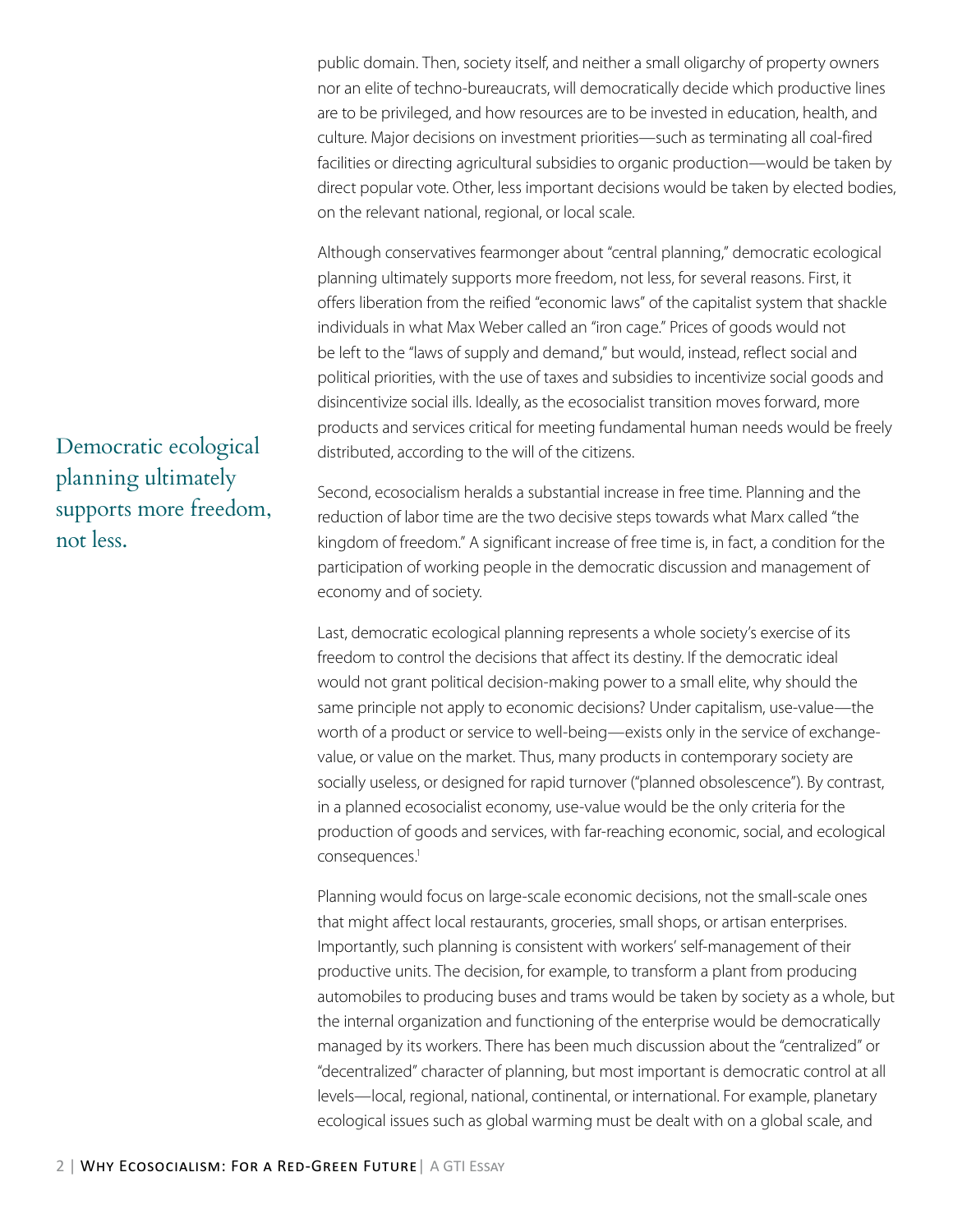thereby require some form of global democratic planning. This nested, democratic decision-making is quite the opposite of what is usually described, often dismissively, as "central planning," since decisions are not taken by any "center," but democratically decided by the affected population at the appropriate scale.

Democratic and pluralist debate would occur at all levels. Through parties, platforms, or other political movements, varied propositions would be submitted to the people, and delegates would be elected accordingly. However, representative democracy must be complemented—and corrected—by Internet-enabled direct democracy, through which people choose—at the local, national, and, later, global level—among major social and ecological options. Should public transportation be free? Should the owners of private cars pay special taxes to subsidize public transportation? Should solar energy be subsidized in order to compete with fossil energy? Should the work week be reduced to 30 hours, 25, hours or less, with the attendant reduction of production?

Ecosocialism rejects the dualism of growth vs. degrowth.

Such democratic planning needs expert input, but its role is educational, to present informed views on alternative outcomes for consideration by popular decisionmaking processes. What guarantee is there that the people will make ecologically sound decisions? None. Ecosocialism wagers that democratic decisions will become increasingly reasoned and enlightened as culture changes and the grip of commodity fetishism is broken. One cannot imagine such a new society without the achievement, through struggle, self-education, and social experience, of a high level of socialist and ecological consciousness. In any case, are not the alternatives—the blind market or an ecological dictatorship of "experts"—much more dangerous?

The Great Transition from capitalist destructive progress to ecosocialism is a historical process, a permanent revolutionary transformation of society, culture, and mindsets. Enacting this transition leads not only to a new mode of production and an egalitarian and democratic society, but also to an alternative *mode of life*, a new ecosocialist *civilization*, beyond the reign of money, beyond consumption habits artificially produced by advertising, and beyond the unlimited production of commodities that are useless and/or harmful to the environment. Such a transformative process depends on the active support of the vast majority of the population for an ecosocialist program. The decisive factor in development of socialist consciousness and ecological awareness is the collective experience of struggle, from local and partial confrontations to the radical change of global society as a whole.

#### The Growth Question

The issue of economic growth has divided socialists and environmentalists. Ecosocialism, however, rejects the dualistic frame of growth versus degrowth, development versus anti-development, because both positions share a purely *quantitative* conception of productive forces. A third position resonates more with the task ahead: the *qualitative transformation* of development.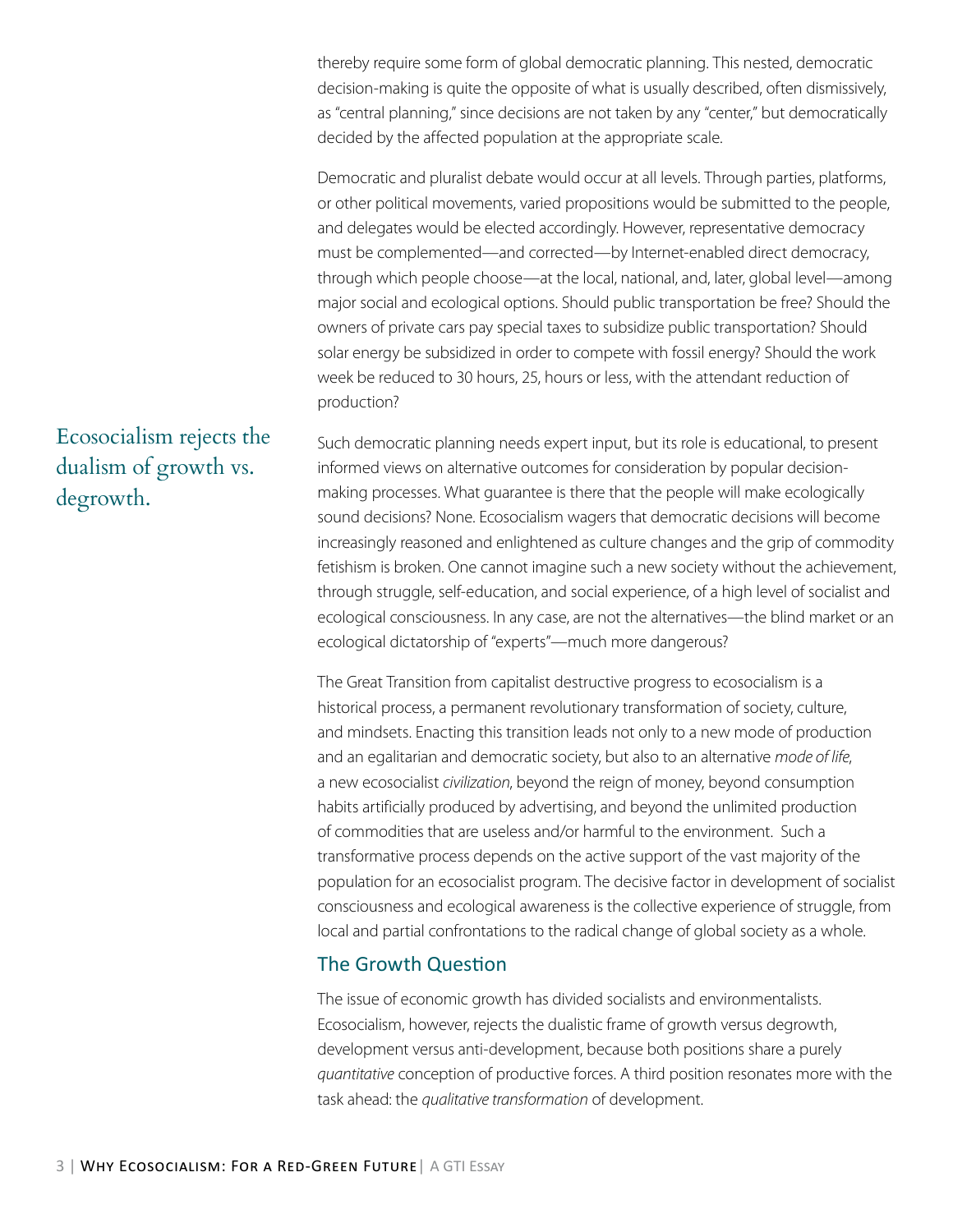A new development paradigm means putting an end to the egregious waste of resources under capitalism, driven by large-scale production of useless and harmful products. The arms industry is, of course, a dramatic example, but, more generally, the primary purpose of many of the "goods" produced—with their planned obsolescence—is to generate profit for large corporations. The issue is not excessive consumption in the abstract, but the prevalent *type* of consumption, based as it is on massive waste and the conspicuous and compulsive pursuit of novelties promoted by "fashion." A new society would orient production towards the satisfaction of authentic needs, including water, food, clothing, housing, and such basic services as health, education, transport, and culture.

Obviously, the countries of the Global South, where these needs are very far from being satisfied, must pursue greater classical "development"—railroads, hospitals, sewage systems, and other infrastructure. Still, rather than emulate how affluent countries built their productive systems, these countries can pursue development in far more environmentally friendly ways, including the rapid introduction of renewable energy. While many poorer countries will need to expand agricultural production to nourish hungry, growing populations, the ecosocialist solution is to promote agroecology methods rooted in family units, cooperatives, or larger-scale collective farms—not the destructive industrialized agribusiness methods involving intensive inputs of pesticides, chemicals, and GMOs.<sup>2</sup>

At the same time, the ecosocialist transformation would end the heinous debt system the Global South now confronts as well as the exploitation of its resources by advanced industrial countries and rapidly developing countries like China. Instead, we can envision a strong flow of technical and economic assistance from North to South rooted in a robust sense of solidarity and the recognition that planetary problems require planetary solutions. This need not entail that people in affluent countries "reduce their standard of living"—only that they shun the obsessive consumption, induced by the capitalist system, of useless commodities that do not meet real needs or contribute to human well-being and flourishing.

But how do we distinguish authentic from artificial and counterproductive needs? To a considerable degree, the latter are stimulated by the mental manipulation of advertising. In contemporary capitalist societies, the advertising industry has invaded all spheres of life, shaping everything from the food we eat and the clothes we wear to sports, culture, religion, and politics. Promotional advertising has become ubiquitous, insidiously infesting our streets, landscapes, and traditional and digital media, molding habits of conspicuous and compulsive consumption. Moreover, the ad industry itself is a source of considerable waste of natural resources and labor time, ultimately paid by the consumer, for a branch of "production" that lies in direct contradiction with real social-ecological needs. While indispensable to the capitalist market economy, the advertising industry would have no place in a society in transition to ecosocialism; it would be replaced by consumer associations that vet

A new society would orient production towards the satisfaction of authentic needs.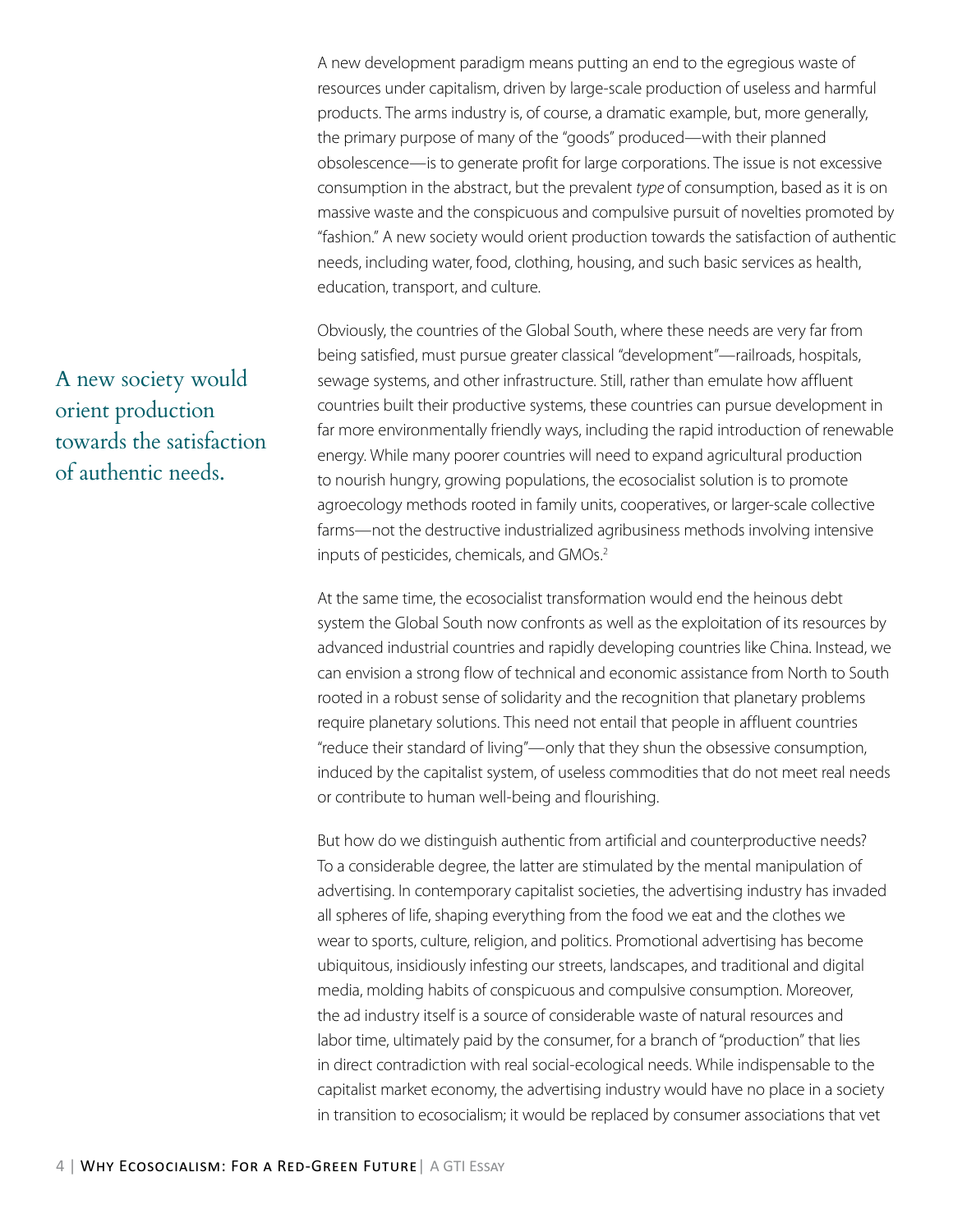and disseminate information on goods and services. While these changes are already happening to some extent, old habits would likely persist for some years, and nobody has the right to dictate peoples' desires. Altering patterns of consumption is an ongoing educational challenge within a historical process of cultural change.

A fundamental premise of ecosocialism is that in a society without sharp class divisions and capitalist alienation, "being" will take precedence over "having." Instead of seeking endless goods, people pursue greater free time, and the personal achievements and meaning it can bring through cultural, athletic, recreational, scientific, erotic, artistic, and political activities. There is no evidence that compulsive acquisitiveness stems from intrinsic "human nature," as conservative rhetoric suggests. Rather, it is induced by the commodity fetishism inherent in the capitalist system, by the dominant ideology, and by advertising. Ernest Mandel summarizes this critical point well: "The continual accumulation of more and more goods […] is by no means a universal and even predominant feature of human behavior. The development of talents and inclinations for their own sake; the protection of health and life; care for children; the development of rich social relations […] become major motivations once basic material needs have been satisfied."3

Of course, even a classless society faces conflict and contradiction. The transition to ecosocialism would confront tensions between the requirements of protecting the environment and meeting social needs, between ecological imperatives and the development of basic infrastructure, between popular consumer habits and the scarcity of resources, between communitarian and cosmopolitan impulses. Struggles among competing desiderata are inevitable. Hence, weighing and balancing such interests must become the task of a democratic planning process, liberated from the imperatives of capital and profit-making, to come up with solutions through transparent, plural, and open public discourse. Such participatory democracy at all levels does not mean that there will not be mistakes, but it allows for the selfcorrection by the members of the social collectivity of its own mistakes.

#### Intellectual Roots

Although ecosocialism is a fairly recent phenomenon, its intellectual roots can be traced back to Marx and Engels. Because environmental issues were not as salient in the nineteenth century as in our era of incipient ecological catastrophe, these concerns did not play a central role in Marx and Engels's works. Nevertheless, their writings use arguments and concepts vital to the connection between capitalist dynamics and the destruction of the natural environment, and to the development of a socialist and ecological alternative to the prevailing system.

Some passages in Marx and Engels (and certainly in the dominant Marxist currents that followed) do embrace an uncritical stance toward the productive forces created by capital, treating the "development of productive forces" as the main factor

In a society without sharp class divisions, "being" will take precedence over "having."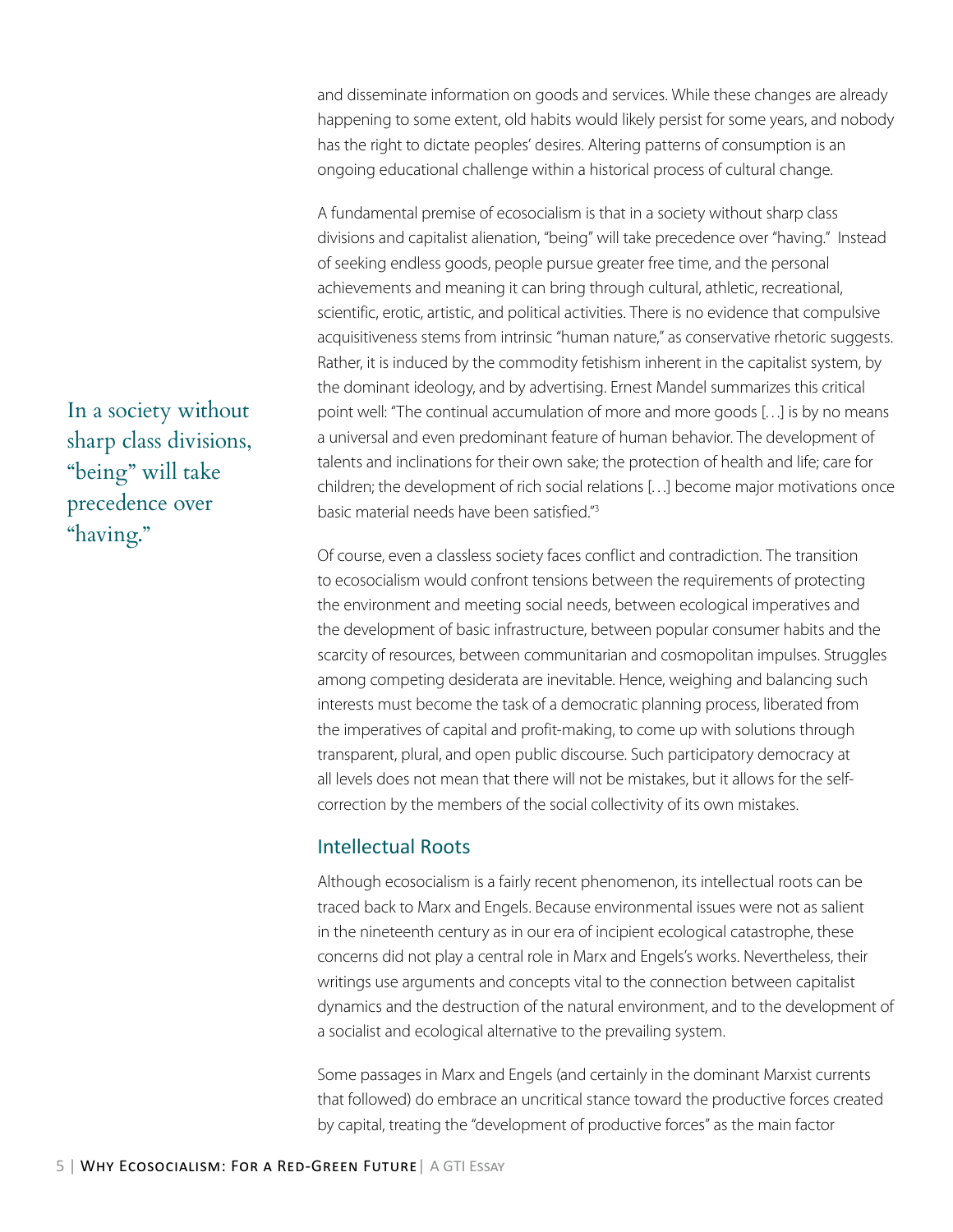in human progress. However, Marx was radically opposed to what we now call "productivism"— the capitalist logic by which the accumulation of capital, wealth, and commodities becomes an end in itself. The fundamental idea of a socialist economy—in contrast to the bureaucratic caricatures that prevailed in the "socialist" experiments of the twentieth century—is to produce *use-values*, goods that are necessary for the satisfaction of human needs, well-being, and fulfillment. The central feature of technical progress for Marx was not the indefinite growth of products ("having") but the r*eduction of socially necessary labor* and concomitant increase of free time ("being").4 Marx's emphasis on communist self-development, on free time for artistic, erotic, or intellectual activities—in contrast to the capitalist obsession with the consumption of more and more material goods—implies a decisive reduction of pressure on the natural environment.<sup>5</sup>

Beyond the presumed benefit for the environment, a key Marxian contribution to socialist ecological thinking is attributing to capitalism a metabolic rift—i.e., a disruption of the material exchange between human societies and the natural environment. The issue is discussed, *inter alia*, in a well-known passage of *Capital*:

*Capitalist production [...] disturbs the metabolic interaction between man and the earth, i.e., prevents the return to the soil of its constituent elements consumed by man in the form of food and clothing; hence it hinders the operation of the eternal natural conditions for the lasting fertility of the soil. [...] All progress in capitalist agriculture is a progress in the art, not only of robbing the worker, but of robbing the soil [...]. The more a country [...] develops itself on the basis of great industry, the more this process of destruction takes place quickly. Capitalist production [...] only develops [...] by simultaneously undermining the original sources of all wealth—the soil and the worker. 6*

This important passage clarifies Marx's *dialectical* vision of the contradictions of "progress" and its destructive consequences for nature under capitalist conditions. The example, of course, is limited to the loss of fertility by the soil. But on this basis, Marx draws the broad insight that capitalist production embodies a tendency to undermine the "eternal natural conditions." From a similar vantage, Marx reiterates his more familiar argument that the same predatory logic of capitalism exploits and debases workers.

While most contemporary ecosocialists are inspired by Marx's insights, ecology has become far more central to their analysis and action. During the 1970s and 1980s in Europe and the US, an ecological socialism began to take shape. Manuel Sacristan, a Spanish dissident-Communist philosopher, founded the ecosocialist and feminist journal *Mientras Tanto* in 1979, introducing the dialectical concept of "destructiveproductive forces." Raymond Williams, a British socialist and founder of

While most contemporary ecosocialists are inspired by Marx's insights, ecology has become far more central.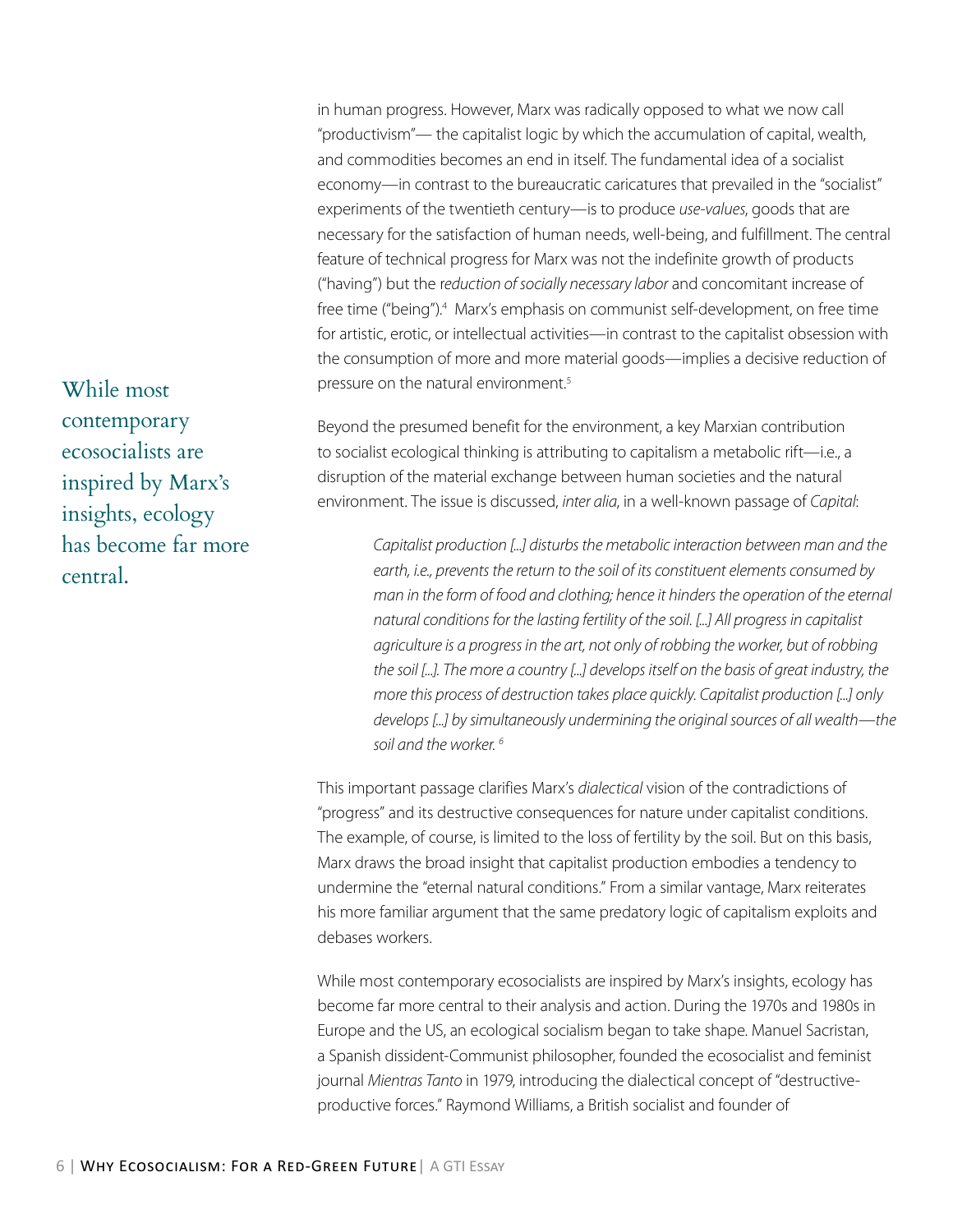modern cultural studies, became one of the first in Europe to call for an "ecologically conscious socialism" and is often credited with coining the term "ecosocialism" itself. André Gorz, a French philosopher and journalist, argued that political ecology must contain a critique of economic thought and called for an ecological and humanist transformation of work. Barry Commoner, an American biologist, argued that the capitalist system and its technology—and not population growth—was responsible for the destruction of the environment, which led him to the conclusion that "some sort of socialism" was the realistic alternative.<sup>7</sup>

In the 1980s, James O'Connor founded the influential journal *Capitalism, Nature and Socialism*, which was inspired by his idea of the "second contradiction of capitalism." In this formulation, the first contradiction is the Marxist one between the forces and relations of production; the second contradiction lies between the mode of production and the "conditions of production," especially, the state of the environment.

A new generation of eco-Marxists appeared in the 2000s, including John Bellamy Foster and others around the journal *Monthly Review*, who further developed the Marxian concept of *metabolic rift* between human societies and the environment. In 2001, Joel Kovel and the present author issued "An Ecosocialist Manifesto," which was further developed by the same authors, together with Ian Angus, in the 2008 Belem Ecosocialist Manifesto, which was signed by hundreds of people from forty countries and distributed at the World Social Forum in 2009. It has since become an important reference for ecosocialists around the world.<sup>8</sup>

#### Why Environmentalists Need to Be Socialists

As these and other authors have shown, capitalism is incompatible with a sustainable future. The capitalist system, an economic growth machine propelled by fossil fuels since the Industrial Revolution, is a primary culprit in climate change and the wider ecological crisis on Earth. Its irrational logic of endless expansion and accumulation, waste of resources, ostentatious consumption, planned obsolescence, and pursuit of profit at any cost is driving the planet to the brink of the abyss.

Does "green capitalism"—the strategy of reducing environmental impact while maintaining dominant economic institutions—offer a solution? The implausibility of such a Policy Reform scenario is seen most vividly in the failure of a quarter-century of international conferences to effectively address climate change. The political forces committed to the capitalist "market economy" that have created the problem cannot be the source of the solution.

For example, at the 2015 Paris climate conference, many countries resolved to make serious efforts to keep average global temperature increases below 2° C (ideally, they

The capitalist system is a primary culprint in the ecological crisis.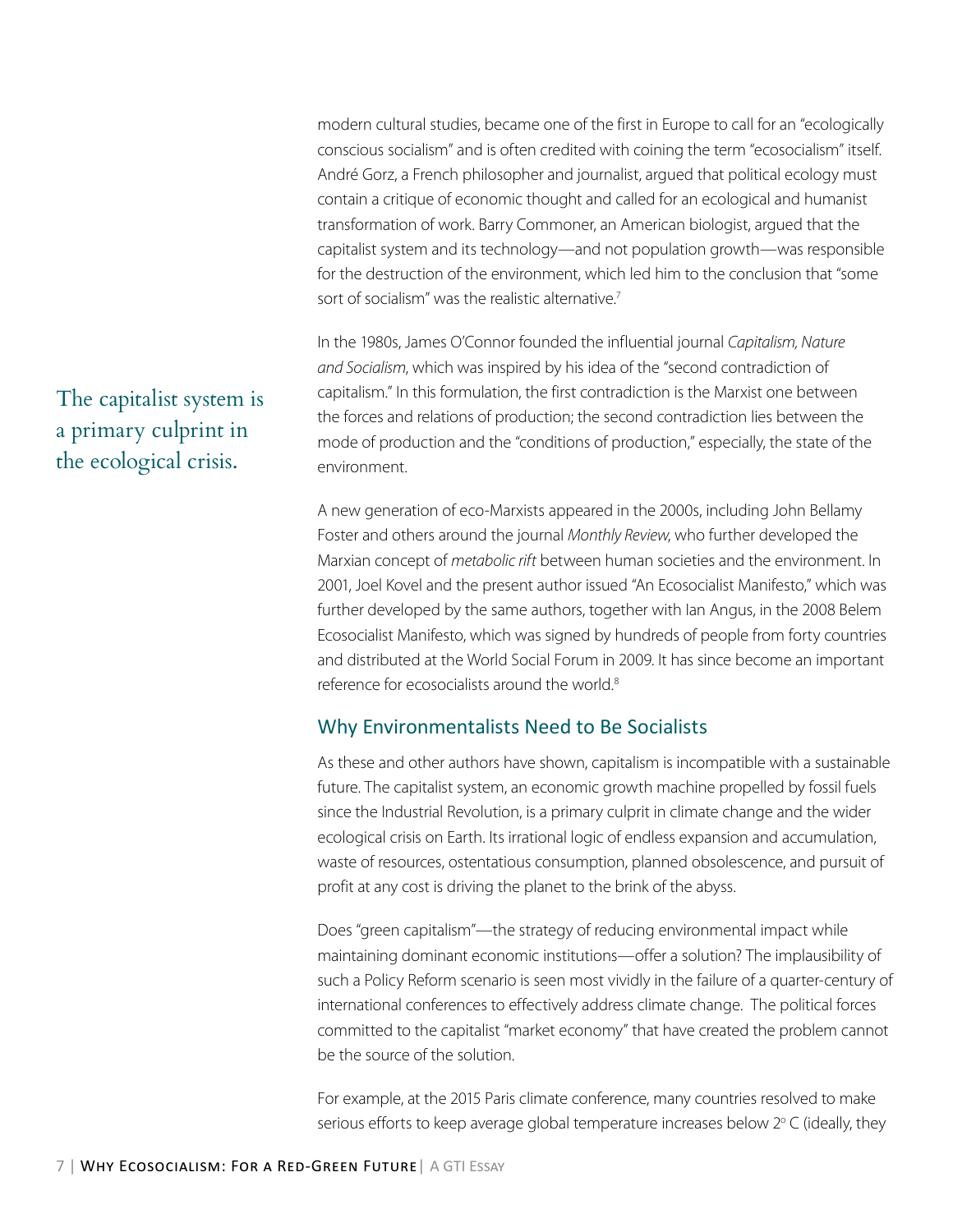agreed, below 1.5° C). Correspondingly, they volunteered to implement measures to reduce their greenhouse gas emissions. However, they put no enforcement mechanisms in place nor any consequences for noncompliance, hence no guarantee that any country will keep its word. The US, the world's second-highest emitter of carbon emissions, is now run by a climate denier who pulled the US out of the agreement. Even if all countries did meet their commitments, the global temperature would rise by 3° C or more, with great risk of dire, irreversible climate change.<sup>10</sup>

Ultimately, the fatal flaw of green capitalism lies in the conflict between the microrationality of the capitalist market, with its short-sighted calculation of profit and loss, and the macro-rationality of collective action for the common good. The blind logic of the market resists a rapid energy transformation away from fossil fuel dependence in intrinsic contradiction of ecological rationality. The point is not to indict "bad" ecocidal capitalists, as opposed to "good" green capitalists; the fault lies in a system rooted in ruthless competition and a race for short-term profit that destroys nature's balance. The environmental challenge—to build an alternative system that reflects the common good in its institutional DNA—becomes inextricably linked to the socialist challenge.

That challenge requires building what E. P. Thompson termed a "moral economy" founded on non-monetary and extra-economic, social-ecological principles and governed through democratic decision-making processes.<sup>11</sup> Far more than incremental reform, what is needed is the emergence of a social and ecological civilization that brings forth a new energy structure and post-consumerist set of values and way of life. Realizing this vision will not be possible without public planning and control over the "means of production," the physical inputs used to produce economic value, such as facilities, machinery, and infrastructure.

An ecological politics that works within prevailing institutions and rules of the "market economy" will fall short of meeting the profound environmental challenges before us. Environmentalists who do not recognize how "productivism" flows from the logic of profit are destined to fail—or, worse, to become absorbed by the system. Examples abound. The lack of a coherent anti-capitalist posture led most of the European Green parties—notably, in France, Germany, Italy, and Belgium—to become mere "eco-reformist" partners in the social-liberal management of capitalism by center-left governments.

Of course, nature did not fare any better under Soviet-style "socialism" than under capitalism. Indeed, that is one of the reasons ecosocialism carries a very different program and vision from the so-called "actually existing socialism" of the past.

The environmental challenge becomes inextricably linked to the socialist challenge.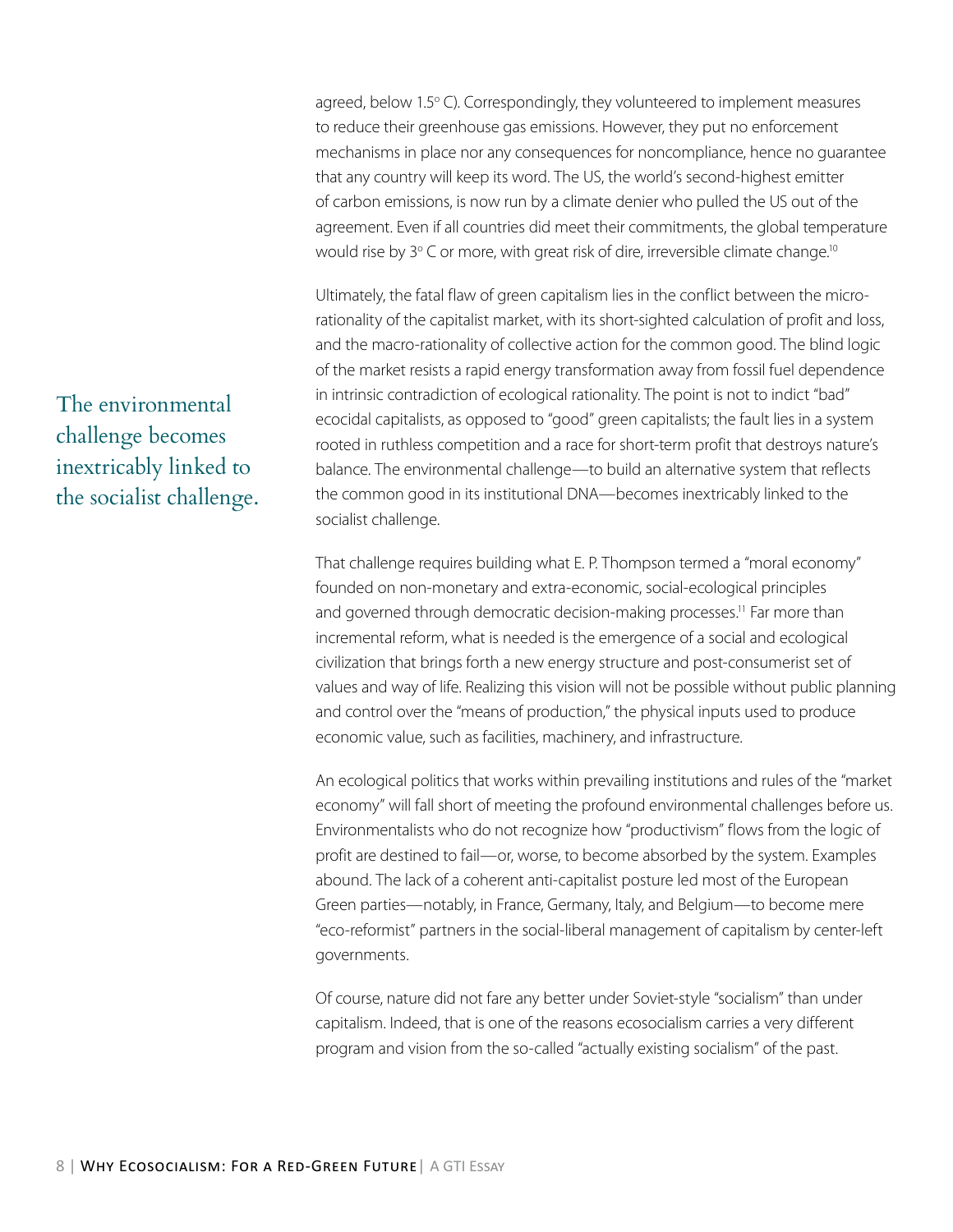Since the roots of the ecological problem are systemic, environmentalism needs to challenge the prevailing capitalist system, and that means taking seriously the twenty-first-century synthesis of ecology and socialism—ecosocialism.

### Why Socialists Need to Be Environmentalists

The survival of civilized society, and perhaps much of life on Planet Earth, is at stake. A socialist theory, or movement, that does not integrate ecology as a central element in its program and strategy is anachronistic and irrelevant.

Climate change represents the most threatening expression of the planetary ecological crisis, posing a challenge without historical precedent. If global temperatures are allowed to exceed pre-industrial levels by more than 2° C, scientists project increasingly dire consequences, such as a rise in the sea level so large that it would risk submerging most maritime towns, from Dacca in Bangladesh to Amsterdam, Venice, or New York. Large-scale desertification, disturbance of the hydrological cycle and agricultural output, more frequent and extreme weather events, and species loss all loom. We're already at 1° C. At what temperature increase—5, 6, or 7° C—will we reach a tipping point beyond which the planet cannot support civilized life or even becomes uninhabitable?

Particularly worrisome is the fact that the impacts of climate change are accumulating at a much faster pace than predicted by climate scientists, who—like almost all scientists—tend to be highly cautious. The ink no sooner dries on an Intergovernmental Panel on Climate Change report when increasing climate impacts make it seem too optimistic. Where once the emphasis was on what will happen in the distant future, attention has turned increasingly to what we face now and in the coming years.

Some socialists acknowledge the need to incorporate ecology, but object to the term "ecosocialism," arguing that socialism already includes ecology, feminism, antiracism, and other progressive fronts. However, the term ecosocialism, by suggesting a decisive change in socialist ideas, carries important political significance. First, it reflects a new understanding of capitalism as a system based not only on exploitation but also on *destruction*—the massive destruction of the conditions for life on the planet. Second, ecosocialism extends the meaning of socialist transformation beyond a change in ownership to a *civilizational* transformation of the productive apparatus, the patterns of consumption, and the whole way of life. Third, the new term underscores the critical view it embraces of the twentieth-century experiments in the name of socialism.

Twentieth-century socialism, in its dominant tendencies (social democracy and Soviet-style communism), was, at best, inattentive to the human impact on the

A socialist theory that does not integrate ecology as a central elelement is anachronistic.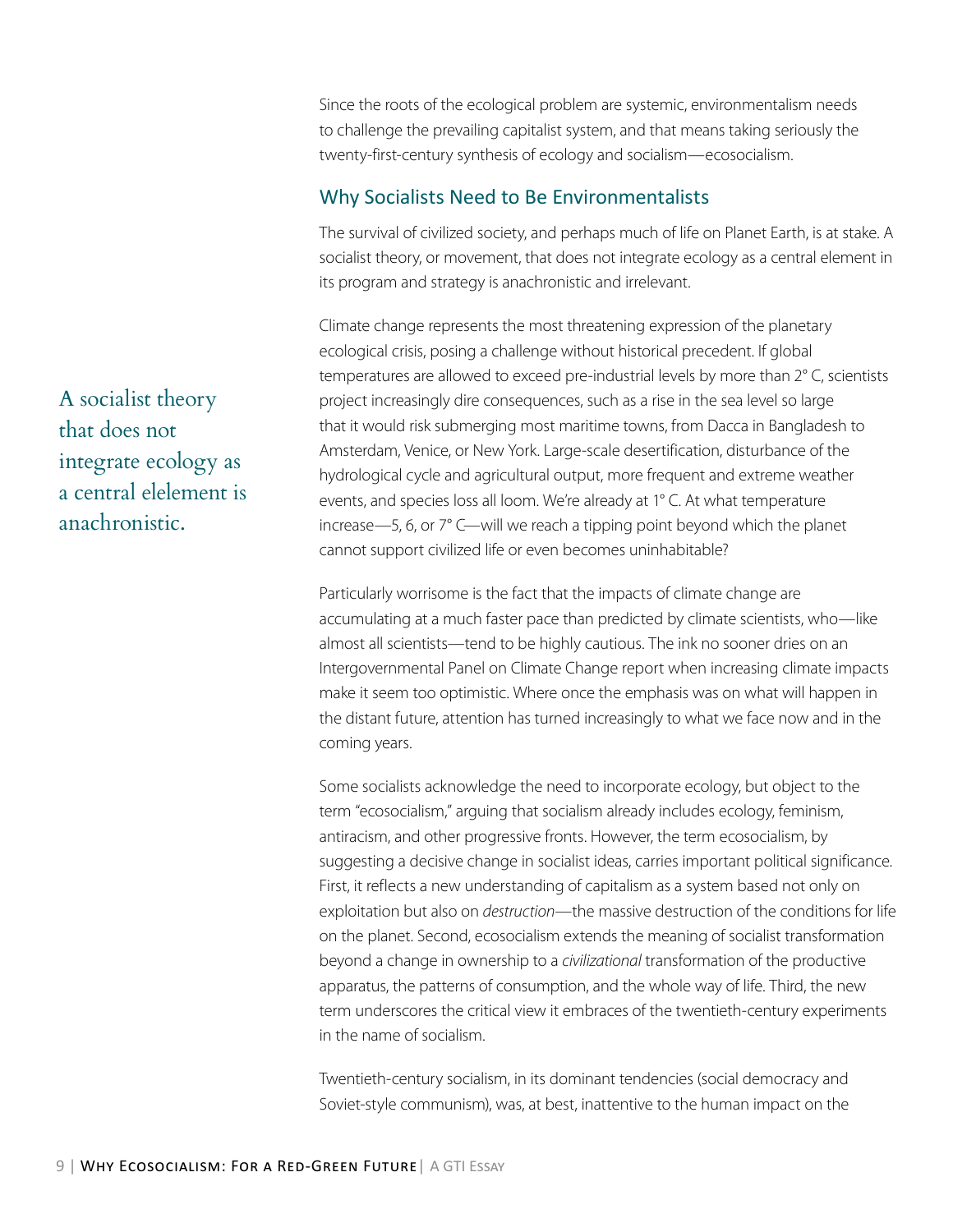environment and, at worst, outright dismissive. Governments adopted and adapted the Western capitalist productive apparatus in a headlong effort to "develop," while remaining largely oblivious of the profound negative costs in the form of environmental degradation.

The Soviet Union is a perfect example. The first years after the October Revolution saw an ecological current develop, and a number of measures to protect the environment were, in fact, enacted. But by the late 1920s, with the process of Stalinist bureaucratization underway, an environmentally heedless productivism was being imposed in industry and agriculture by totalitarian methods, while ecologists were marginalized or eliminated. The 1986 Chernobyl accident stands as a dramatic emblem of the disastrous long-term consequences.

Changing who owns property without changing how that property is managed is a dead-end. Socialism must place democratic management and reorganization of the productive system at the heart of the transformation, along with a firm commitment to ecological stewardship. Not socialism or ecology alone, but ecosocialism.

### Ecosocialism and a Great Transition

The struggle for green socialism in the long term requires fighting for concrete and urgent reforms in the near term. Without illusions about the prospects for a "clean capitalism," the movement for deep change must try to reduce the risks to people and planet, while buying time to build support for a more fundamental shift. In particular, the battle to force the powers that be to drastically reduce greenhouse gas emissions remains a key front, along with local efforts to shift toward agroecological methods, cooperative solar energy, and community management of resources.

Such concrete, immediate struggles are important in and of themselves because partial victories are vital for combating environmental deterioration and despair about the future. For the longer term, these campaigns can help raise ecological and socialist consciousness and promote activism from below. Both awareness and selforganization are decisive preconditions and foundations for radically transforming the world system. The synthesis of thousands of local and partial efforts into an overarching systemic global movement forges the path to a Great Transition: a new society and mode of life.

This vision infuses the popular idea of a "movement of movements," which arose out of the global justice movement and the World Social Forums and which for many years has fostered the convergence of social and environmental movements in a common struggle. Ecosocialism is but one current within this larger stream, with no pretense that it is "more important" or "more revolutionary" than others. Such a competitive claim counterproductively breeds polarization when what is needed is unity.

The struggle for green socialism in the long term requires fighting for concrete and urgent reforms in the near term.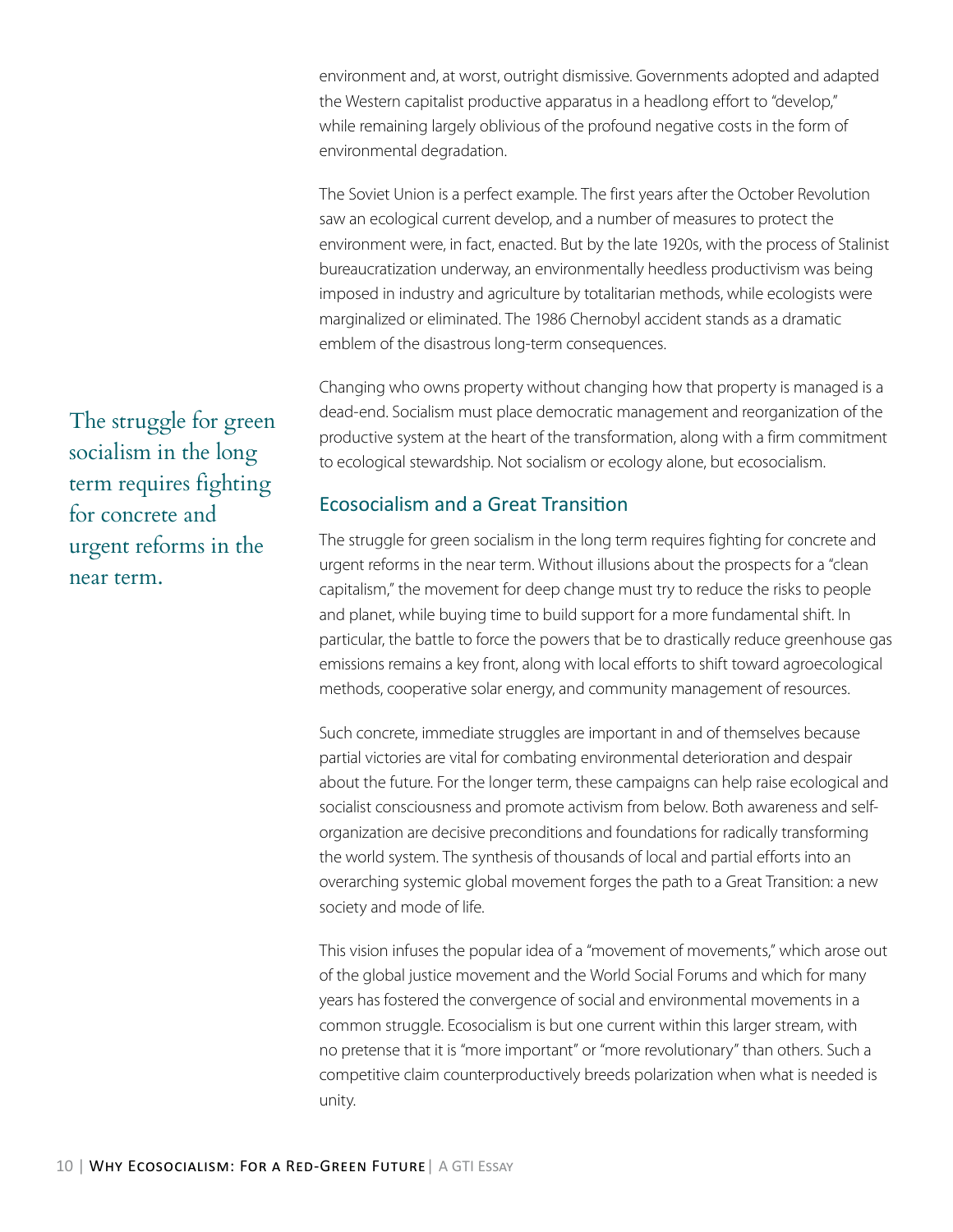Since global ecological and economic crises know no borders, our struggle must also be globalized.

Rather, ecosocialism aims to contribute to a shared ethos embraced by the various movements for a Great Transition. Ecosocialism sees itself as part of an international movement: since global ecological, economic, and social crises know no borders, the struggle against the systemic forces driving these crises must also be globalized. Many significant intersections are surfacing between ecosocialism and other movements, including efforts to link eco-feminism and ecosocialism as convergent and complementary.<sup>12</sup> The climate justice movement brings antiracism and ecosocialism together in the struggle against the destruction of the living conditions of communities suffering discrimination. In indigenous movements, some leaders are ecosocialists, while, in turn, many ecosocialists sees the indigenous way of life, grounded in communitarian solidarity and respect for Mother Nature, as an inspiration for the ecosocialist perspective. Similarly, ecosocialism finds voice within peasant, trade-union, degrowth, and other movements.

The gathering movement of movements seeks system change, convinced that another world is possible beyond commodification, environmental destruction, exploitation, and oppression. The power of entrenched ruling elites is undeniable, and the forces of radical opposition remain weak. But they are growing, and stand as our hope for halting the catastrophic course of capitalist "growth." Ecosocialism contributes an important perspective for nurturing understanding and strategy for this movement for a Great Transition.

Walter Benjamin defined revolutions not as the locomotive of history, à la Marx, but as humanity's reaching for the emergency brake before the train falls into the abyss. Never have we needed more to reach as one for that lever and lay new track to a different destination. The idea and practice of ecosocialism can help guide this worldhistoric project.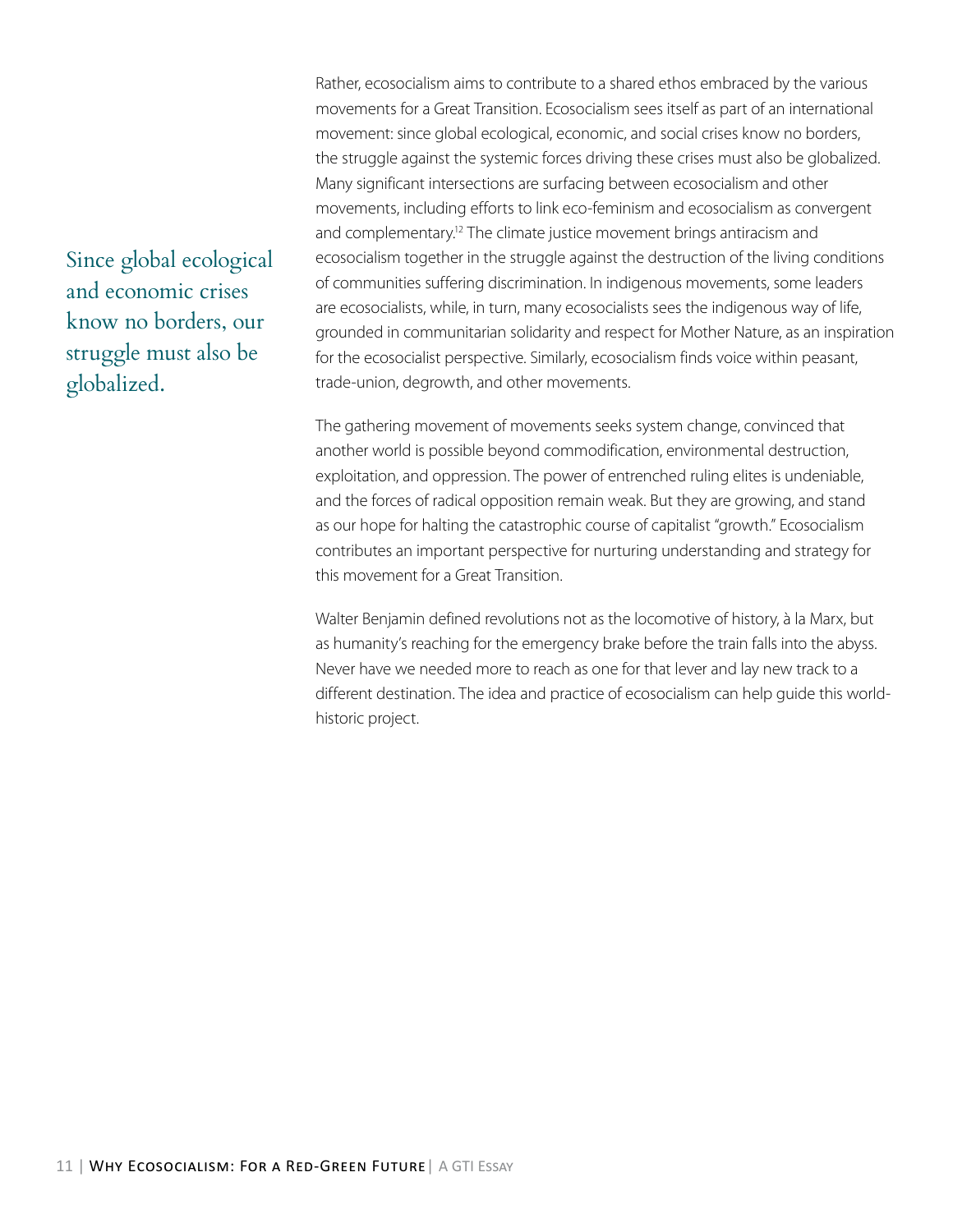#### Endnotes

1. Joel Kovel, *Enemy of Nature: The End of Capitalism or the End of the World?* (New York, Zed Books, 2002), 215.

2. Via Campesina, a worldwide network of peasant movements, has long argued for this type of agricultural transformation. See [https://viacampesina.org/en/.](https://viacampesina.org/en/)

3. Ernest Mandel, *Power and Money: A Marxist Theory of Bureaucracy* (London, Verso, 1992), 206.

4. The opposition between "having" and "being" is often discussed in the Manuscripts of 1844. On free time as the foundation of the socialist "Kingdom of Freedom," see Karl Marx, *Das Kapital*, Volume III, Marx-Engels-Werke series, vol. 25 (1884; Berlin: Dietz Verlag Berline, 1981), 828.

5. Paul Burkett, *Ecological Economics: Toward a Red and Green Political Economy* (Chicago, Haymarket Books, 2009), 329.

6. Karl Marx, *Das Kapital*, Volume 1, Marx-Engels-Werke series, vol. 23 (1867; Berlin: Dietz Verlag Berlin, 1981), 528–530.

7. See, for example, Manuel Sacristan, *Pacifismo, Ecología y Política Alternativa* (Barcelona: Icaria, 1987); Raymond Williams, *Socialism and Ecology* (London: Socialist Environment and Resources Association, 1982); André Gorz, *Ecology as Politics* (Boston, South End Press, 1979); Barry Commoner, *The Closing Circle: Man, Nature, and Technology* (New York: Random House, 1971).

8. "An Ecosocialist Manifesto," 2001, [http://environment-ecology.com/political-ecology/436-an-ecosocialist](http://environment-ecology.com/political-ecology/436-an-ecosocialist-manifesto.html)[manifesto.html;](http://environment-ecology.com/political-ecology/436-an-ecosocialist-manifesto.html) "Belem Ecosocialist Declaration," December 16, 2008, [http://climateandcapitalism.com/2008/12/16/](http://climateandcapitalism.com/2008/12/16/belem-ecosocialist-declaration-a-call-for-signatures/) [belem-ecosocialist-declaration-a-call-for-signatures/.](http://climateandcapitalism.com/2008/12/16/belem-ecosocialist-declaration-a-call-for-signatures/)

9. See <https://www.greattransition.org/explore/scenarios> for an overview of the Policy Reform scenario and other global scenarios.

10. United Nations Environment Programme, *The Emissions Gap Report 2017* (Nairobi: UNEP, 2017). For an overview of the report, see [https://news.un.org/en/story/2017/10/569672-un-sees-worrying-gap-between-paris-climate](https://news.un.org/en/story/2017/10/569672-un-sees-worrying-gap-between-paris-climate-pledges-and-emissions-cuts-needed)[pledges-and-emissions-cuts-needed.](https://news.un.org/en/story/2017/10/569672-un-sees-worrying-gap-between-paris-climate-pledges-and-emissions-cuts-needed)

11. E. P. Thompson "The Moral Economy of the English Crowd in the Eighteenth Century," *Past & Present*, no. 50 (February 1971): 76–136

12. See Ariel Salleh's *Ecofeminism as Politics* (New York: Zed Books, 1997), or the recent issue of *Capitalism, Nature and Socialism* (29, no. 1: 2018) on "Ecofeminism against Capitalism," with essays by Terisa Turner, Ana Isla, and others.